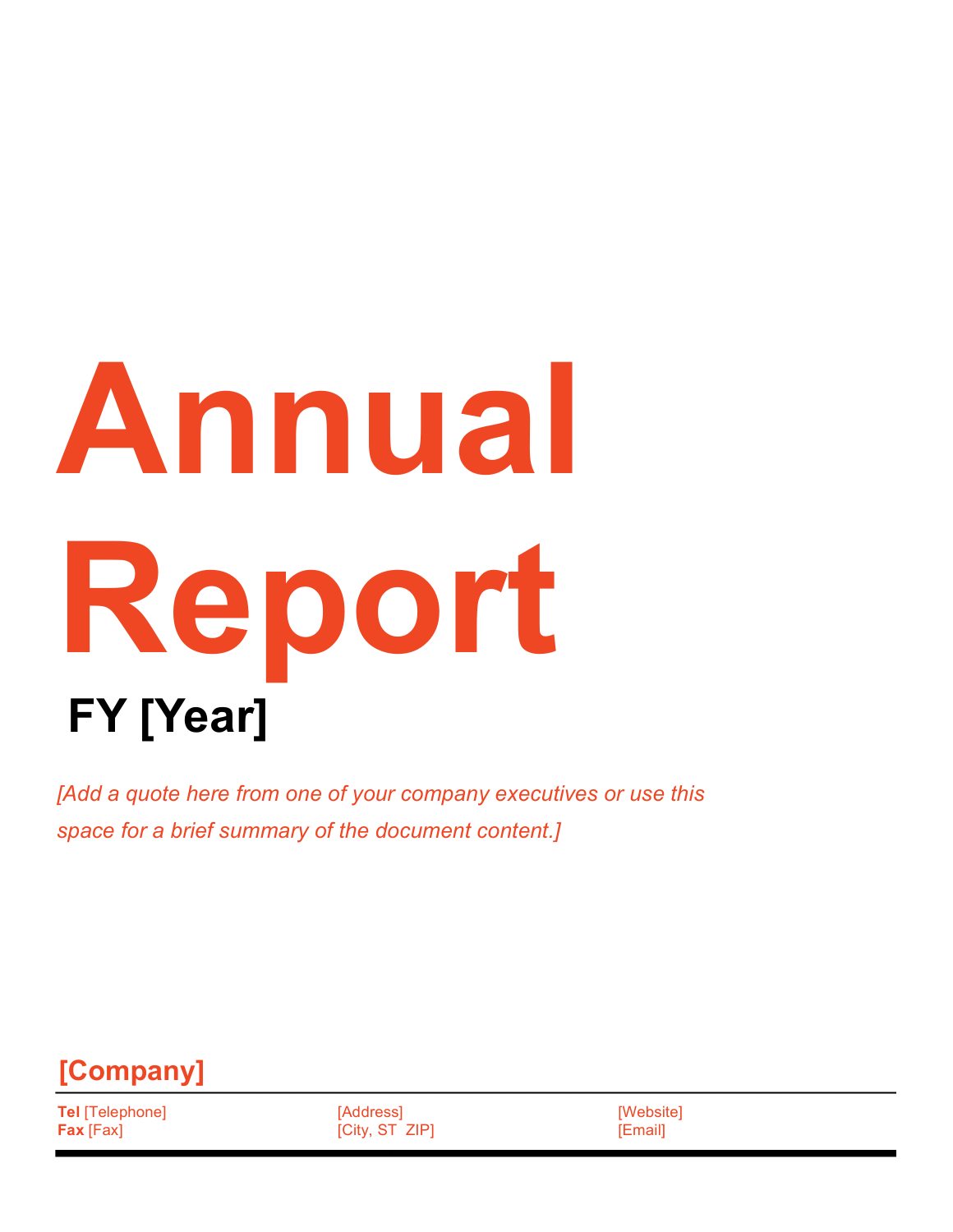# **Contents**

|                                                | $\overline{\phantom{0}}^2$ |
|------------------------------------------------|----------------------------|
|                                                | - 3                        |
|                                                | $\overline{4}$             |
|                                                | - 5                        |
|                                                | - 6                        |
| Company Information <b>Company</b> Information | - 6                        |
|                                                |                            |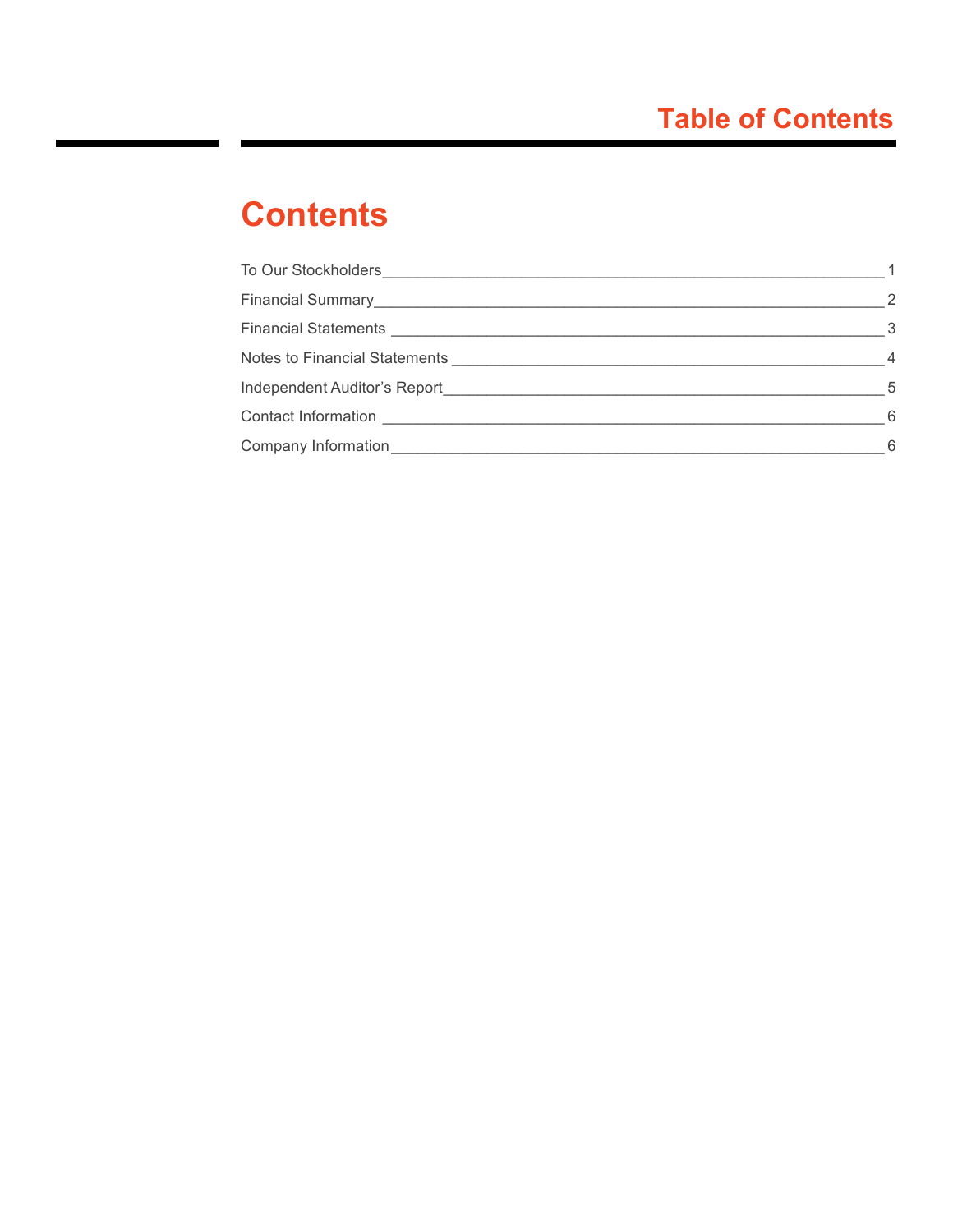*"Got something very important to point out to your readers? Use a sidebar to make it stand out."*

## **To Our Stockholders**

#### **Strategic Highlights**

We've added a few tips (like this one) to help you get started.

When you click tip text, the whole tip is selected. Just start typing to replace it with your own.

The headings, however, are typical annual report headings that you might want to use as-is.

## **Financial Highlights**

We love the cover page of this template. But we also think you should have options. On the Insert tab, click Cover Page for a gallery of choices. And don't worry about text you've already added to that page. It will still be there after you choose another cover.

## **Operating Highlights**

Want to add another heading or quote? You can match any formatting you see on this page in one click, using Styles. Find a gallery of styles for this template on the Home tab of the ribbon.

### **Looking Ahead**

If you change or add headings in this document, you can update the table of contents in a snap. To see new headings, click anywhere in the table of contents and then click Update Table.

Chief Executive Name Chief Executive Title [Date]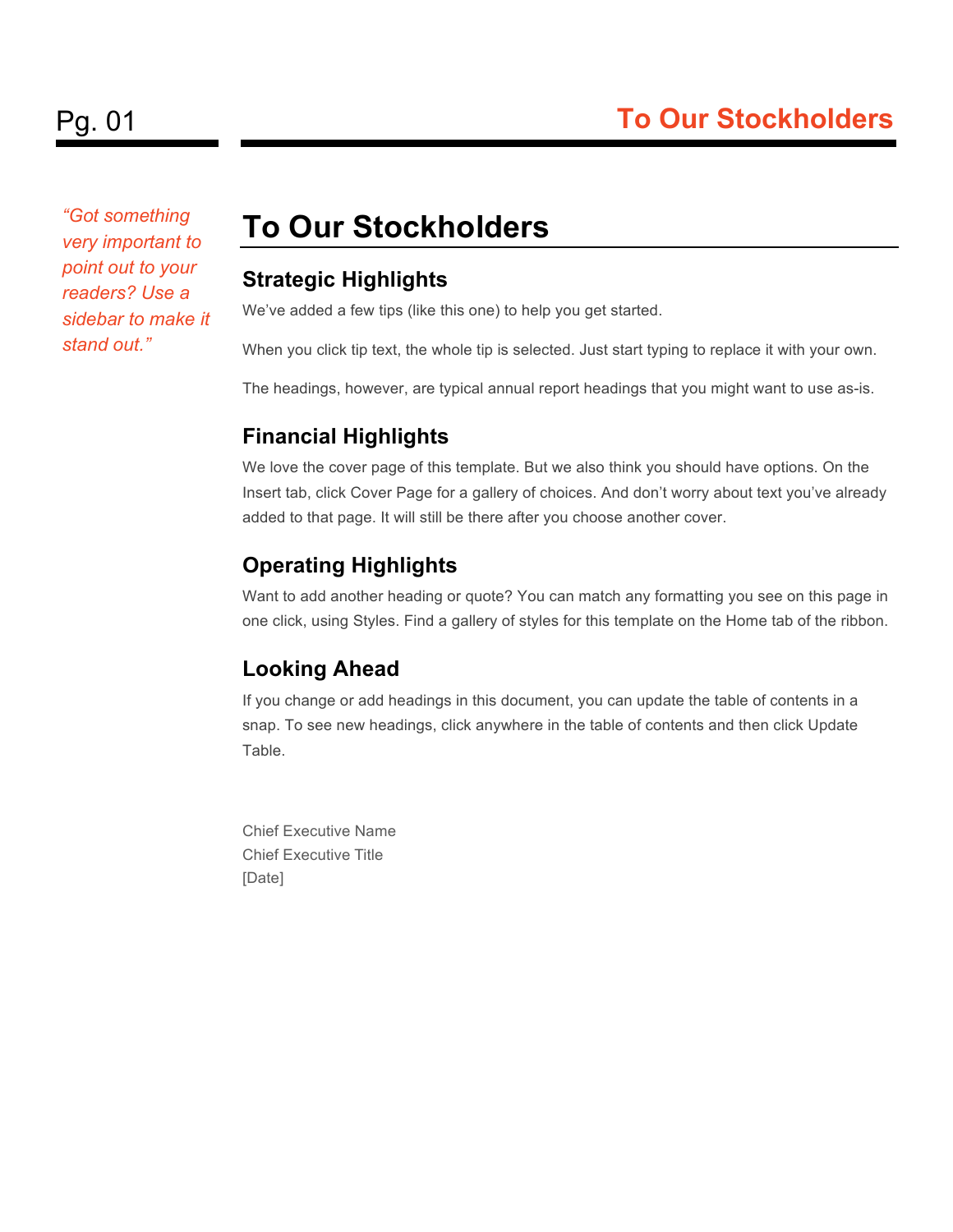## **Financial Summary**

Use this section to give a brief summary of your financials, highlighting important points.

This is also the perfect place for a few charts that demonstrate key financial information. To add a chart, on the Insert tab, click Chart. The chart will automatically coordinate with the look of your report.

Need some help choosing a chart type? No problem.

- To show values across categories, such as to compare the revenues of different business units, try a column or bar chart.
- To show values over time, such as for revenue or profit trends, try a line chart.
- To compare two sets of related values, such as to compare executive salaries relative to number of years with the company, try a scatter chart.

And when you're ready to customize the look of your chart, just click in the chart and then check out the icons you see on the right for everything from style and layout to managing data.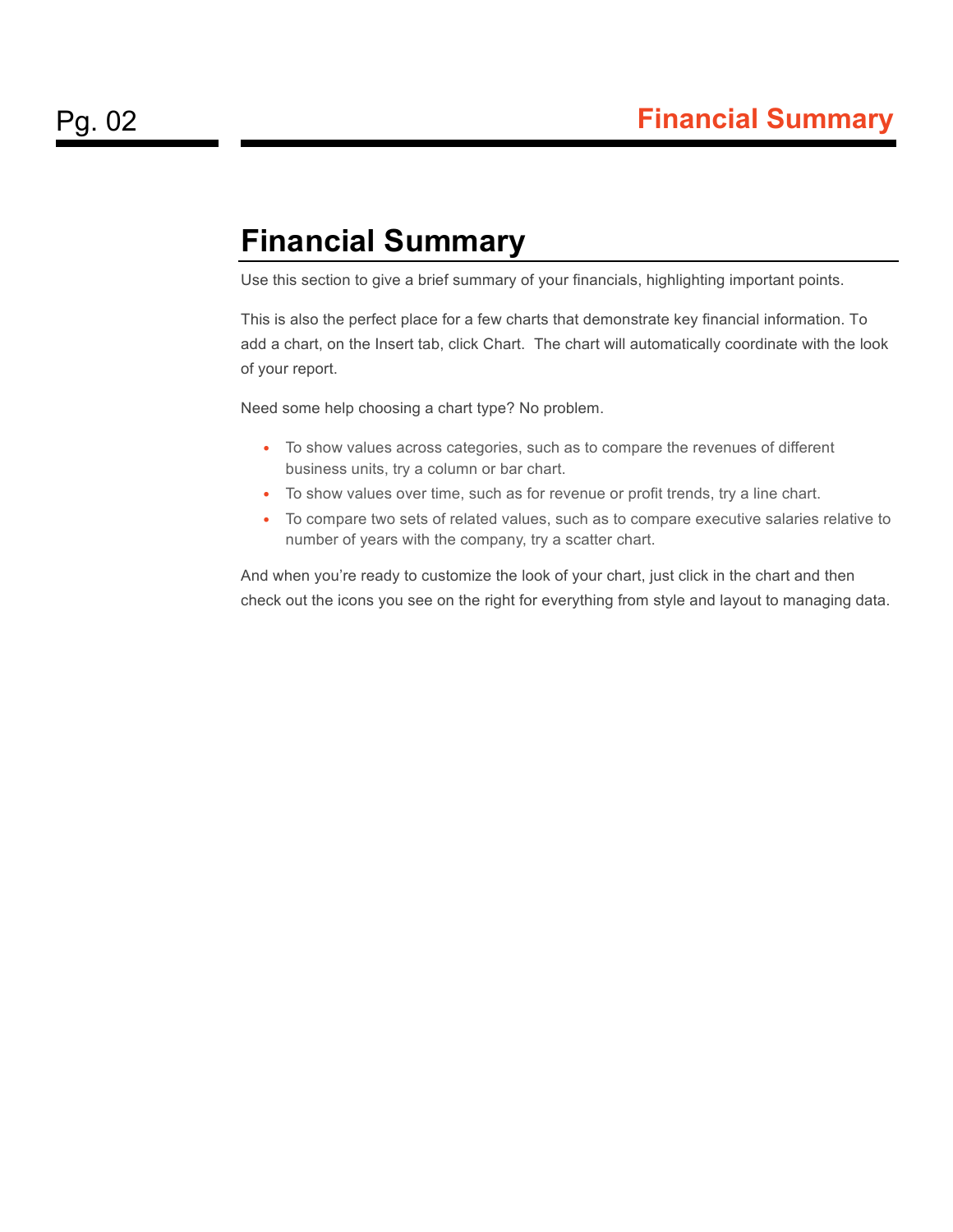## **Financial Statements**

#### **Statement of Financial Position**

- Liabilities
- Statement of Financial Position
- Ownership Equity

#### **Statement of Comprehensive Income (Profits and Losses)**

- Income
- Expenses
- Profits

#### **Statement of Changes in Equity**

Well, it wouldn't be an annual report without a lot of numbers, right? This section is the place for all those financial tables.

To get started with a table that looks just like the sample here, on the Insert tab, click Tables, then choose Quick Tables.

| <b>Description</b> | <b>Revenue</b> | <b>Expenses</b> | <b>Earnings</b> |
|--------------------|----------------|-----------------|-----------------|
|                    |                |                 |                 |
|                    |                |                 |                 |
|                    |                |                 |                 |
|                    |                |                 |                 |
|                    |                |                 |                 |

#### **Statement of Cash Flows**

- Operating
- Investing
- Financing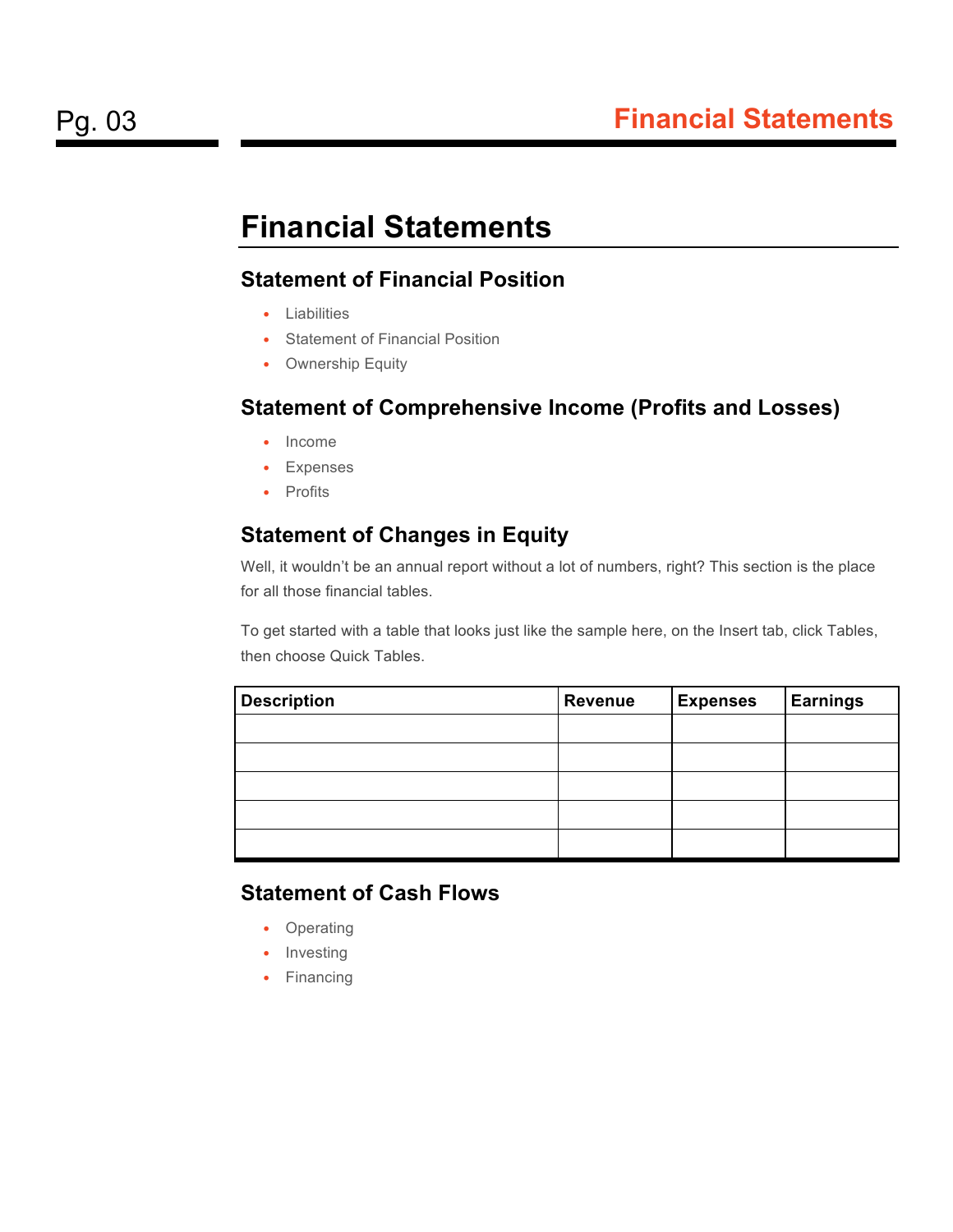

#### Type caption here.

To replace the picture with your own, select it and then press Delete. You will see a placeholder that you can click to select your image.

## **Notes to Financial Statements**

#### **Accounts**

When you have a document that shows a lot of numbers, it's a good idea to have a little text that explains the numbers. You can do that here.

#### **Debt**

Of course, we would all prefer to just have profits. But if you've got any debt, this is the place to make notes about it.

#### **Going Concern**

Okay, you get the idea. If you've got notes to add about your financials, add them here.

#### **Contingent Liabilities**

Keep in mind that some of these headings might not apply to your business (and you might have others to add). This one, for example, is about potential liabilities that could arise if something happens in the future, such as a pending legal decision.

#### **Takeaways**

What would you like your readers to understand? Add notes on key takeaways here.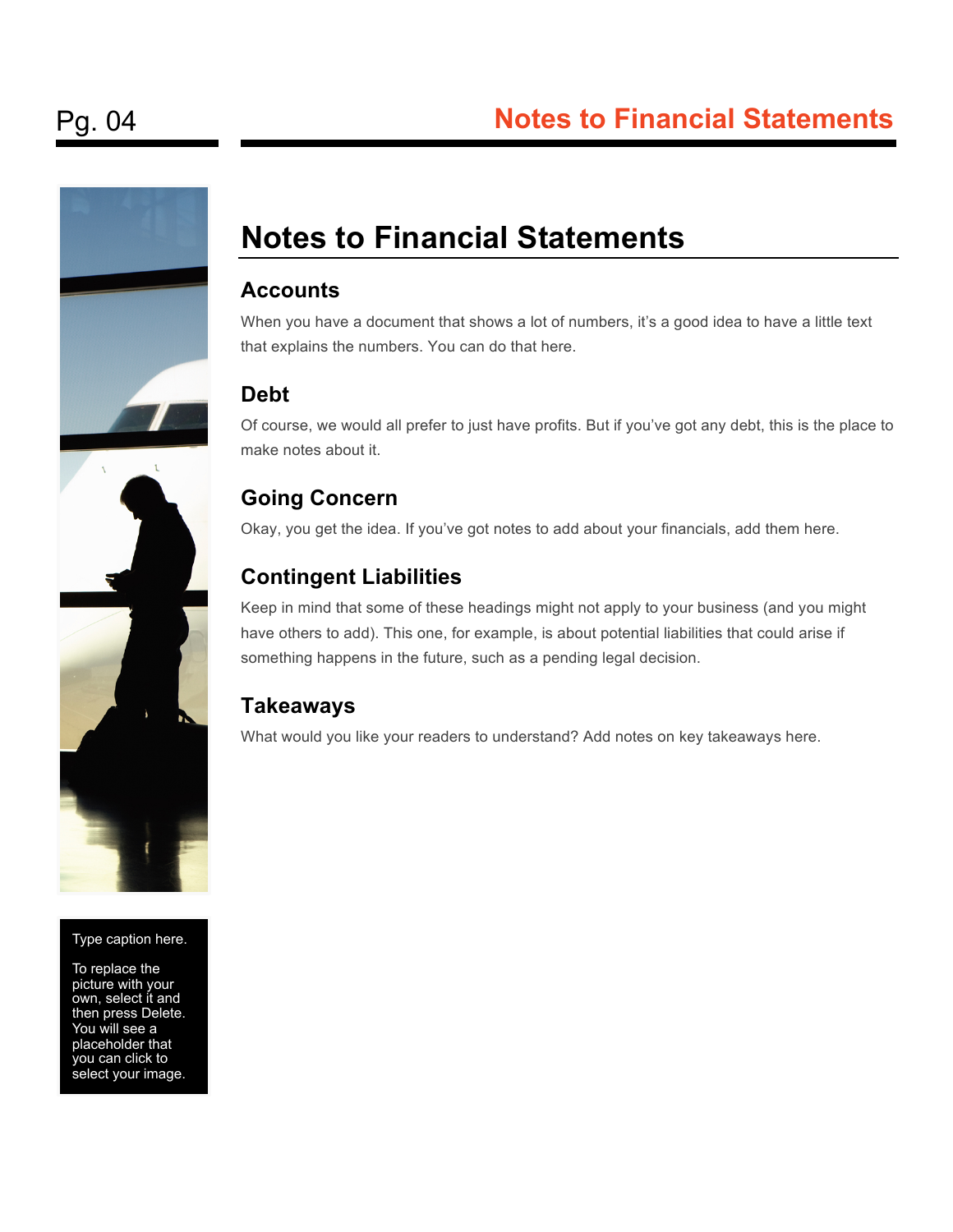## **Independent Auditor's Report**

- 1.1 Unqualified Opinion
- 1.2 Qualified Opinion Report
- 1.3 Adverse Opinion Report
- 1.4 Disclaimer of Opinion Report
- 1.5 Auditor's Report on Internal Controls of Public Companies
- 1.6 Going Concern